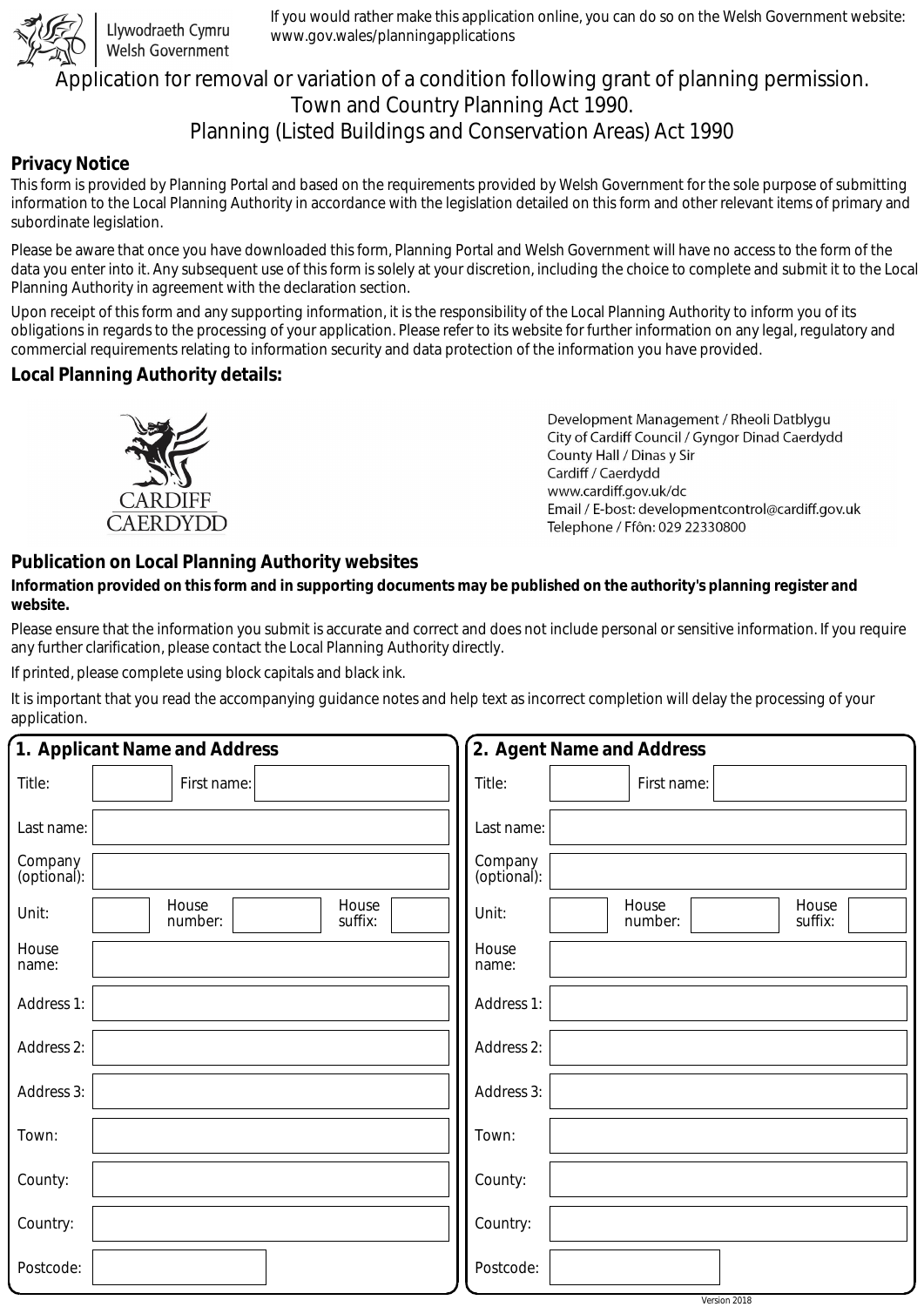| 3. Site Details                                                                                                                                                         | 4. Pre-application Advice                                                                                                             |  |  |
|-------------------------------------------------------------------------------------------------------------------------------------------------------------------------|---------------------------------------------------------------------------------------------------------------------------------------|--|--|
| Please provide the full postal address of the application site.                                                                                                         | Has pre-application advice been sought from the local                                                                                 |  |  |
| House<br>House<br>Unit:<br>suffix:<br>number:                                                                                                                           | authority about this application?<br>Yes<br>No                                                                                        |  |  |
| House<br>name:                                                                                                                                                          | If Yes, please complete the following information about the advice<br>you were given. (This will help the authority to deal with this |  |  |
| Address 1:                                                                                                                                                              | application more efficiently).<br>Please tick if the full contact details are not                                                     |  |  |
| Address 2:                                                                                                                                                              | known, and then complete as much as possible:                                                                                         |  |  |
| Town:                                                                                                                                                                   | Officer name:                                                                                                                         |  |  |
| County:                                                                                                                                                                 | Reference:                                                                                                                            |  |  |
| Postcode<br>(optional):                                                                                                                                                 |                                                                                                                                       |  |  |
| If you cannot provide a postcode, the description of site location<br>must be completed. Please provide the most accurate site                                          | Date (DD/MM/YYYY):                                                                                                                    |  |  |
| description you can, to help locate the site - for example "field to<br>the North of the Post Office".                                                                  | (must be pre-application submission)                                                                                                  |  |  |
|                                                                                                                                                                         | Details of pre-application advice received?                                                                                           |  |  |
| Easting:<br>Northing:<br>Description:                                                                                                                                   |                                                                                                                                       |  |  |
|                                                                                                                                                                         |                                                                                                                                       |  |  |
|                                                                                                                                                                         |                                                                                                                                       |  |  |
|                                                                                                                                                                         |                                                                                                                                       |  |  |
| 5. Description Of Your Proposal<br>Please provide a description of the approved development as shown on the decision letter, including the application reference number |                                                                                                                                       |  |  |
| and date of decision in the sections below:                                                                                                                             |                                                                                                                                       |  |  |
|                                                                                                                                                                         |                                                                                                                                       |  |  |
|                                                                                                                                                                         |                                                                                                                                       |  |  |
|                                                                                                                                                                         |                                                                                                                                       |  |  |
| Date of decision (DD/MM/YYYY):<br>Reference number:                                                                                                                     | (date must be pre-application<br>submission)                                                                                          |  |  |
| Please state the condition number(s) to which this application relates:                                                                                                 |                                                                                                                                       |  |  |
| 1.                                                                                                                                                                      | 6.                                                                                                                                    |  |  |
| 2.                                                                                                                                                                      | 7.                                                                                                                                    |  |  |
| 3.                                                                                                                                                                      | 8.                                                                                                                                    |  |  |
| 4.                                                                                                                                                                      | 9.                                                                                                                                    |  |  |
| 5.                                                                                                                                                                      | 10.                                                                                                                                   |  |  |
| Has the development already started?                                                                                                                                    | No<br>Yes                                                                                                                             |  |  |
| If Yes, please state when the development started (DD/MM/YYYY):                                                                                                         | (date must be pre-application<br>submission)                                                                                          |  |  |
| Yes<br>No<br>Has the development been completed?                                                                                                                        |                                                                                                                                       |  |  |
|                                                                                                                                                                         |                                                                                                                                       |  |  |
| If Yes, please state when the development was completed (DD/MM/YYYY):                                                                                                   | (date must be pre-application<br>submission)                                                                                          |  |  |
| 6. Condition(s) - Removal                                                                                                                                               |                                                                                                                                       |  |  |
| Please state why you wish the condition(s) to be removed or changed:                                                                                                    |                                                                                                                                       |  |  |
|                                                                                                                                                                         |                                                                                                                                       |  |  |
|                                                                                                                                                                         |                                                                                                                                       |  |  |
| If you wish the existing condition to be changed, please state how you wish the condition to be varied:                                                                 |                                                                                                                                       |  |  |
|                                                                                                                                                                         |                                                                                                                                       |  |  |
|                                                                                                                                                                         |                                                                                                                                       |  |  |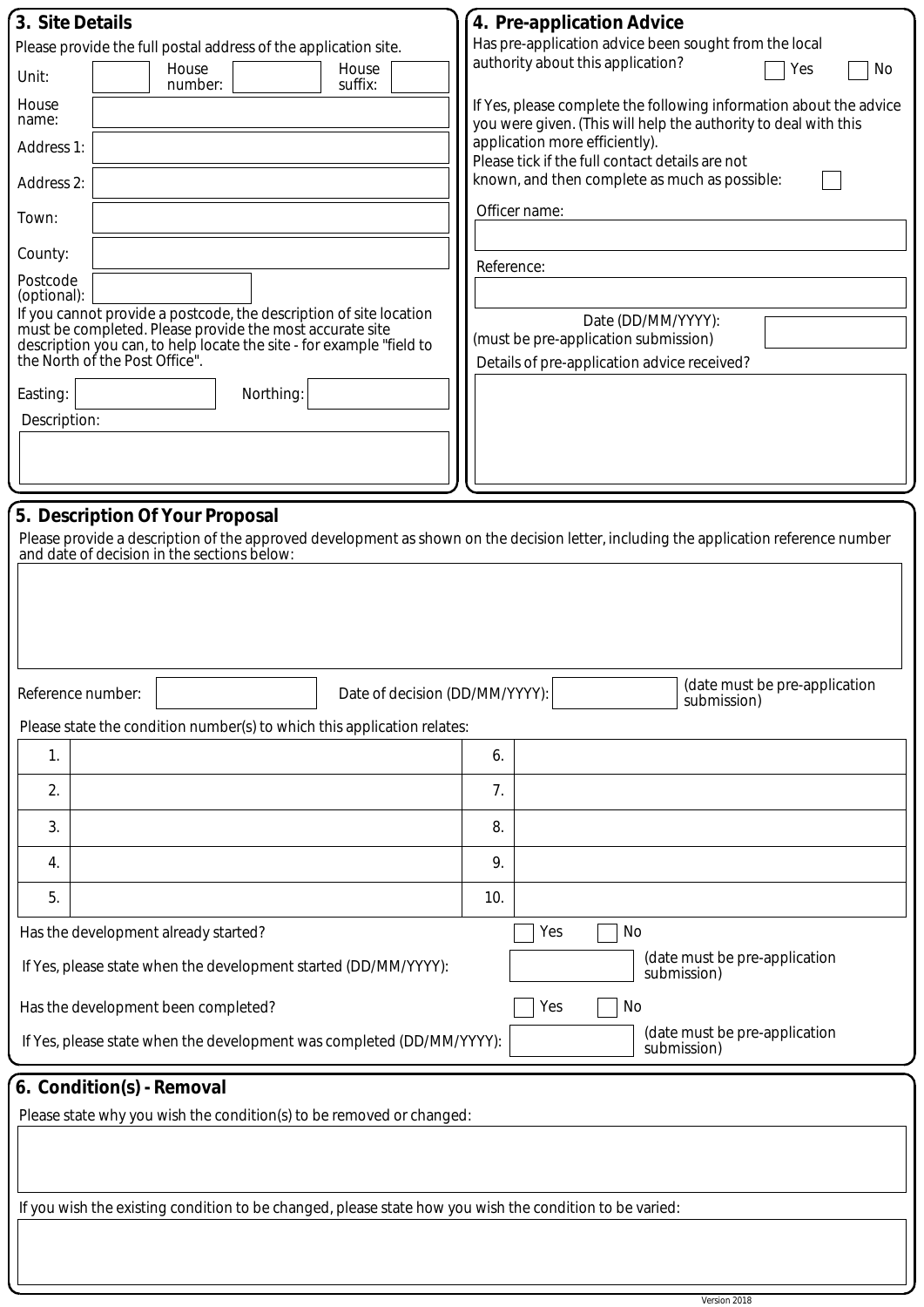| 7. Ownership Certificates                                                                                                                                                                                                                                                                                                                                                                                                                                                                                                                              |  |                                                                             |                                                                                 |                    |
|--------------------------------------------------------------------------------------------------------------------------------------------------------------------------------------------------------------------------------------------------------------------------------------------------------------------------------------------------------------------------------------------------------------------------------------------------------------------------------------------------------------------------------------------------------|--|-----------------------------------------------------------------------------|---------------------------------------------------------------------------------|--------------------|
|                                                                                                                                                                                                                                                                                                                                                                                                                                                                                                                                                        |  | One Certificate A, B, C, or D, must be completed with this application form |                                                                                 |                    |
|                                                                                                                                                                                                                                                                                                                                                                                                                                                                                                                                                        |  | Certificate of Ownership - Certificate A                                    | Town and Country Planning (Development Management Procedure) (Wales) Order 2012 |                    |
| I certify/The applicant certifies that on the day 21 days before the date of this application nobody except myself/ the applicant was the                                                                                                                                                                                                                                                                                                                                                                                                              |  |                                                                             |                                                                                 |                    |
| owner (owner is a person with a freehold interest or leasehold interest with at least 7 years left to run) of any part of the land or building to                                                                                                                                                                                                                                                                                                                                                                                                      |  |                                                                             |                                                                                 |                    |
| which the application relates.<br>Signed - Applicant:                                                                                                                                                                                                                                                                                                                                                                                                                                                                                                  |  | Or signed - Agent:                                                          |                                                                                 | Date DD/MM/YYYY:   |
|                                                                                                                                                                                                                                                                                                                                                                                                                                                                                                                                                        |  |                                                                             |                                                                                 |                    |
|                                                                                                                                                                                                                                                                                                                                                                                                                                                                                                                                                        |  |                                                                             |                                                                                 |                    |
|                                                                                                                                                                                                                                                                                                                                                                                                                                                                                                                                                        |  | Certificate of Ownership - Certificate B                                    |                                                                                 |                    |
| I certify/ The applicant certifies that I have/the applicant has given the requisite notice to everyone else (as listed below) who, on the day                                                                                                                                                                                                                                                                                                                                                                                                         |  |                                                                             | Town and Country Planning (Development Management Procedure) (Wales) Order 2012 |                    |
| 21 days before the date of this application, was the owner (owner is a person with a freehold interest or leasehold interest with at least 7 years                                                                                                                                                                                                                                                                                                                                                                                                     |  |                                                                             |                                                                                 |                    |
| left to run) of any part of the land or building to which this application relates.<br>Name of Owner                                                                                                                                                                                                                                                                                                                                                                                                                                                   |  |                                                                             |                                                                                 | Date Notice Served |
|                                                                                                                                                                                                                                                                                                                                                                                                                                                                                                                                                        |  | Address                                                                     |                                                                                 |                    |
|                                                                                                                                                                                                                                                                                                                                                                                                                                                                                                                                                        |  |                                                                             |                                                                                 |                    |
|                                                                                                                                                                                                                                                                                                                                                                                                                                                                                                                                                        |  |                                                                             |                                                                                 |                    |
|                                                                                                                                                                                                                                                                                                                                                                                                                                                                                                                                                        |  |                                                                             |                                                                                 |                    |
|                                                                                                                                                                                                                                                                                                                                                                                                                                                                                                                                                        |  |                                                                             |                                                                                 |                    |
|                                                                                                                                                                                                                                                                                                                                                                                                                                                                                                                                                        |  |                                                                             |                                                                                 |                    |
|                                                                                                                                                                                                                                                                                                                                                                                                                                                                                                                                                        |  |                                                                             |                                                                                 |                    |
|                                                                                                                                                                                                                                                                                                                                                                                                                                                                                                                                                        |  |                                                                             |                                                                                 |                    |
|                                                                                                                                                                                                                                                                                                                                                                                                                                                                                                                                                        |  |                                                                             |                                                                                 |                    |
|                                                                                                                                                                                                                                                                                                                                                                                                                                                                                                                                                        |  |                                                                             |                                                                                 |                    |
|                                                                                                                                                                                                                                                                                                                                                                                                                                                                                                                                                        |  |                                                                             |                                                                                 |                    |
| Signed - Applicant:                                                                                                                                                                                                                                                                                                                                                                                                                                                                                                                                    |  | Or signed - Agent:                                                          |                                                                                 | Date DD/MM/YYYY:   |
|                                                                                                                                                                                                                                                                                                                                                                                                                                                                                                                                                        |  |                                                                             |                                                                                 |                    |
|                                                                                                                                                                                                                                                                                                                                                                                                                                                                                                                                                        |  |                                                                             |                                                                                 |                    |
| Certificate of Ownership - Certificate C<br>Town and Country Planning (Development Management Procedure) (Wales) Order 2012<br>I certify/ The applicant certifies that:<br>• Neither Certificate A or B can be issued for this application<br>All reasonable steps have been taken to find out the names and addresses of the other owners (owner is a person with a freehold<br>interest or leasehold interest with at least 7 years left to run) of the land or building, or of a part of it, but I have/ the applicant has<br>been unable to do so. |  |                                                                             |                                                                                 |                    |
| The steps taken were:                                                                                                                                                                                                                                                                                                                                                                                                                                                                                                                                  |  |                                                                             |                                                                                 |                    |
|                                                                                                                                                                                                                                                                                                                                                                                                                                                                                                                                                        |  |                                                                             |                                                                                 |                    |
|                                                                                                                                                                                                                                                                                                                                                                                                                                                                                                                                                        |  |                                                                             |                                                                                 |                    |
| Name of Owner                                                                                                                                                                                                                                                                                                                                                                                                                                                                                                                                          |  | Address                                                                     |                                                                                 | Date Notice Served |
|                                                                                                                                                                                                                                                                                                                                                                                                                                                                                                                                                        |  |                                                                             |                                                                                 |                    |
|                                                                                                                                                                                                                                                                                                                                                                                                                                                                                                                                                        |  |                                                                             |                                                                                 |                    |
|                                                                                                                                                                                                                                                                                                                                                                                                                                                                                                                                                        |  |                                                                             |                                                                                 |                    |
|                                                                                                                                                                                                                                                                                                                                                                                                                                                                                                                                                        |  |                                                                             |                                                                                 |                    |
|                                                                                                                                                                                                                                                                                                                                                                                                                                                                                                                                                        |  |                                                                             |                                                                                 |                    |
|                                                                                                                                                                                                                                                                                                                                                                                                                                                                                                                                                        |  |                                                                             |                                                                                 |                    |
|                                                                                                                                                                                                                                                                                                                                                                                                                                                                                                                                                        |  |                                                                             |                                                                                 |                    |
|                                                                                                                                                                                                                                                                                                                                                                                                                                                                                                                                                        |  |                                                                             |                                                                                 |                    |
|                                                                                                                                                                                                                                                                                                                                                                                                                                                                                                                                                        |  |                                                                             |                                                                                 |                    |
|                                                                                                                                                                                                                                                                                                                                                                                                                                                                                                                                                        |  |                                                                             |                                                                                 |                    |
|                                                                                                                                                                                                                                                                                                                                                                                                                                                                                                                                                        |  |                                                                             |                                                                                 |                    |
| Notice of the application has been published in the following newspaper<br>On the following date (which must not be earlier<br>than 21 days before the date of the application):<br>(circulating in the area where the land is situated):                                                                                                                                                                                                                                                                                                              |  |                                                                             |                                                                                 |                    |
|                                                                                                                                                                                                                                                                                                                                                                                                                                                                                                                                                        |  |                                                                             |                                                                                 |                    |
| Signed - Applicant:                                                                                                                                                                                                                                                                                                                                                                                                                                                                                                                                    |  | Or signed - Agent:                                                          |                                                                                 | Date DD/MM/YYYY:   |
|                                                                                                                                                                                                                                                                                                                                                                                                                                                                                                                                                        |  |                                                                             |                                                                                 |                    |
|                                                                                                                                                                                                                                                                                                                                                                                                                                                                                                                                                        |  |                                                                             |                                                                                 |                    |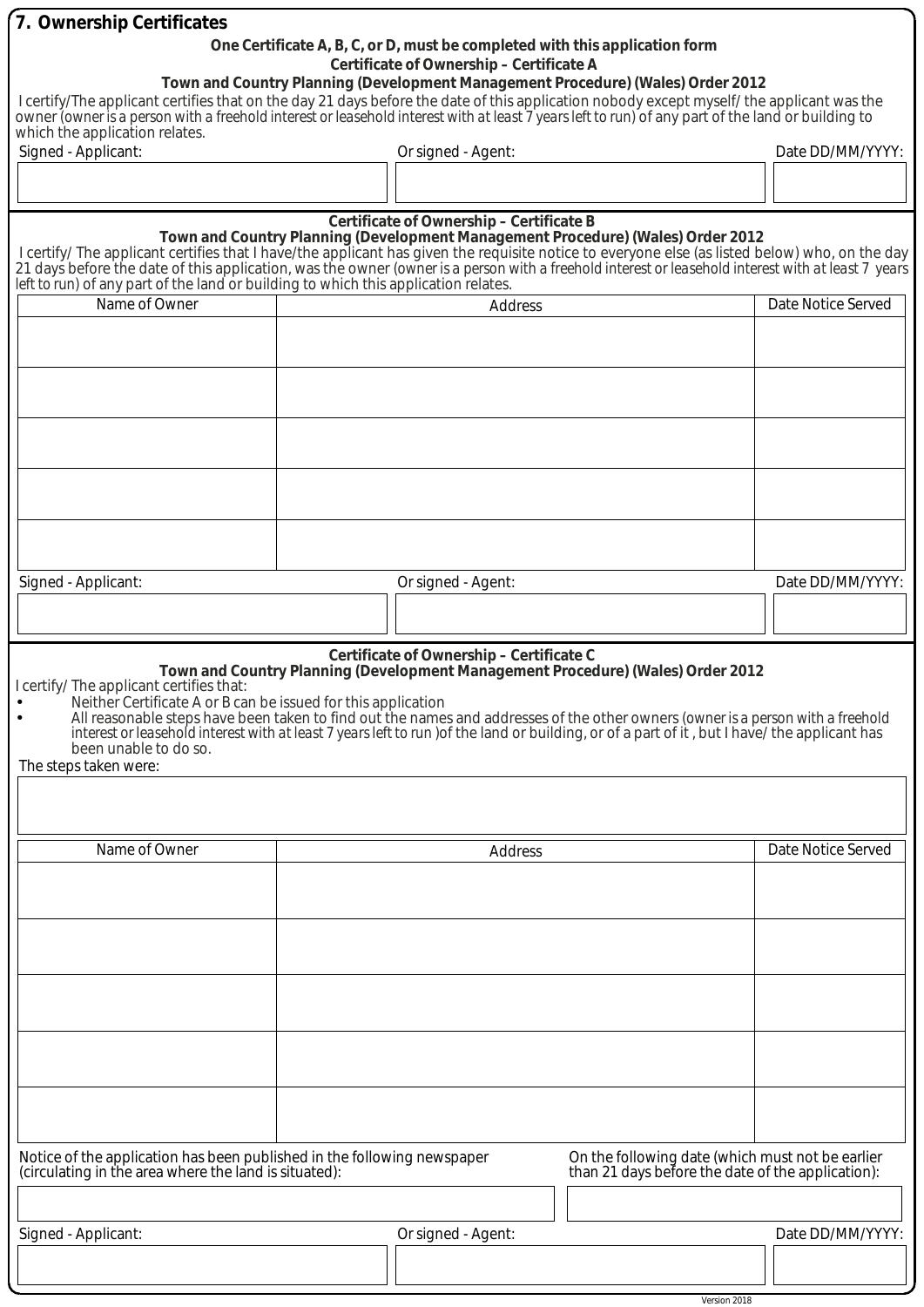| 7. Ownership Certificates (continued)                                                                                                                                                                                                                                                                                                                                                                                                                                                                                                                                                                                                                     |  |                                                                                                                                  |                                                                                                       |                    |  |
|-----------------------------------------------------------------------------------------------------------------------------------------------------------------------------------------------------------------------------------------------------------------------------------------------------------------------------------------------------------------------------------------------------------------------------------------------------------------------------------------------------------------------------------------------------------------------------------------------------------------------------------------------------------|--|----------------------------------------------------------------------------------------------------------------------------------|-------------------------------------------------------------------------------------------------------|--------------------|--|
| Certificate of Ownership - Certificate D<br>Town and Country Planning (Development Management Procedure) (Wales) Order 2012<br>I certify/ The applicant certifies that:<br>Certificate A cannot be issued for this application<br>All reasonable steps have been taken to find out the names and addresses of everyone else who, on the day 21 days before the<br>date of this application, was the owner (owner is a person with a freehold interest or leasehold interest with at least 7 years left to run)<br>of any part of the land to which this application relates, but I have/ the applicant has been unable to do so.<br>The steps taken were: |  |                                                                                                                                  |                                                                                                       |                    |  |
| Notice of the application has been published in the following newspaper<br>(circulating in the area where the land is situated):                                                                                                                                                                                                                                                                                                                                                                                                                                                                                                                          |  |                                                                                                                                  | On the following date (which must not be earlier<br>than 21 days before the date of the application): |                    |  |
|                                                                                                                                                                                                                                                                                                                                                                                                                                                                                                                                                                                                                                                           |  |                                                                                                                                  |                                                                                                       |                    |  |
|                                                                                                                                                                                                                                                                                                                                                                                                                                                                                                                                                                                                                                                           |  |                                                                                                                                  |                                                                                                       |                    |  |
| Signed - Applicant:                                                                                                                                                                                                                                                                                                                                                                                                                                                                                                                                                                                                                                       |  | Or signed - Agent:                                                                                                               |                                                                                                       | Date DD/MM/YYYY:   |  |
|                                                                                                                                                                                                                                                                                                                                                                                                                                                                                                                                                                                                                                                           |  |                                                                                                                                  |                                                                                                       |                    |  |
|                                                                                                                                                                                                                                                                                                                                                                                                                                                                                                                                                                                                                                                           |  |                                                                                                                                  |                                                                                                       |                    |  |
| (A) None of the land to which the application relates is, or is part of, an agricultural holding.<br>Signed - Applicant:<br>(B) I have/ The applicant has given the requisite notice to every person other than myself/ the applicant who, on the day 21 days<br>before the date of this application, was a tenant of an agricultural holding on all or part of the land to which this application relates,<br>as listed below:                                                                                                                                                                                                                           |  | <b>Agricultural Holding Certificate</b><br>Agricultural Land Declaration - You Must Complete Either A or B<br>Or signed - Agent: | Town and Country Planning (Development Management Procedure) (Wales) Order 2012                       | Date (DD/MM/YYYY): |  |
| Name of Tenant                                                                                                                                                                                                                                                                                                                                                                                                                                                                                                                                                                                                                                            |  | Address                                                                                                                          |                                                                                                       | Date Notice Served |  |
|                                                                                                                                                                                                                                                                                                                                                                                                                                                                                                                                                                                                                                                           |  |                                                                                                                                  |                                                                                                       |                    |  |
| Signed - Applicant:                                                                                                                                                                                                                                                                                                                                                                                                                                                                                                                                                                                                                                       |  | Or signed - Agent:                                                                                                               |                                                                                                       | Date (DD/MM/YYYY): |  |
|                                                                                                                                                                                                                                                                                                                                                                                                                                                                                                                                                                                                                                                           |  |                                                                                                                                  |                                                                                                       |                    |  |